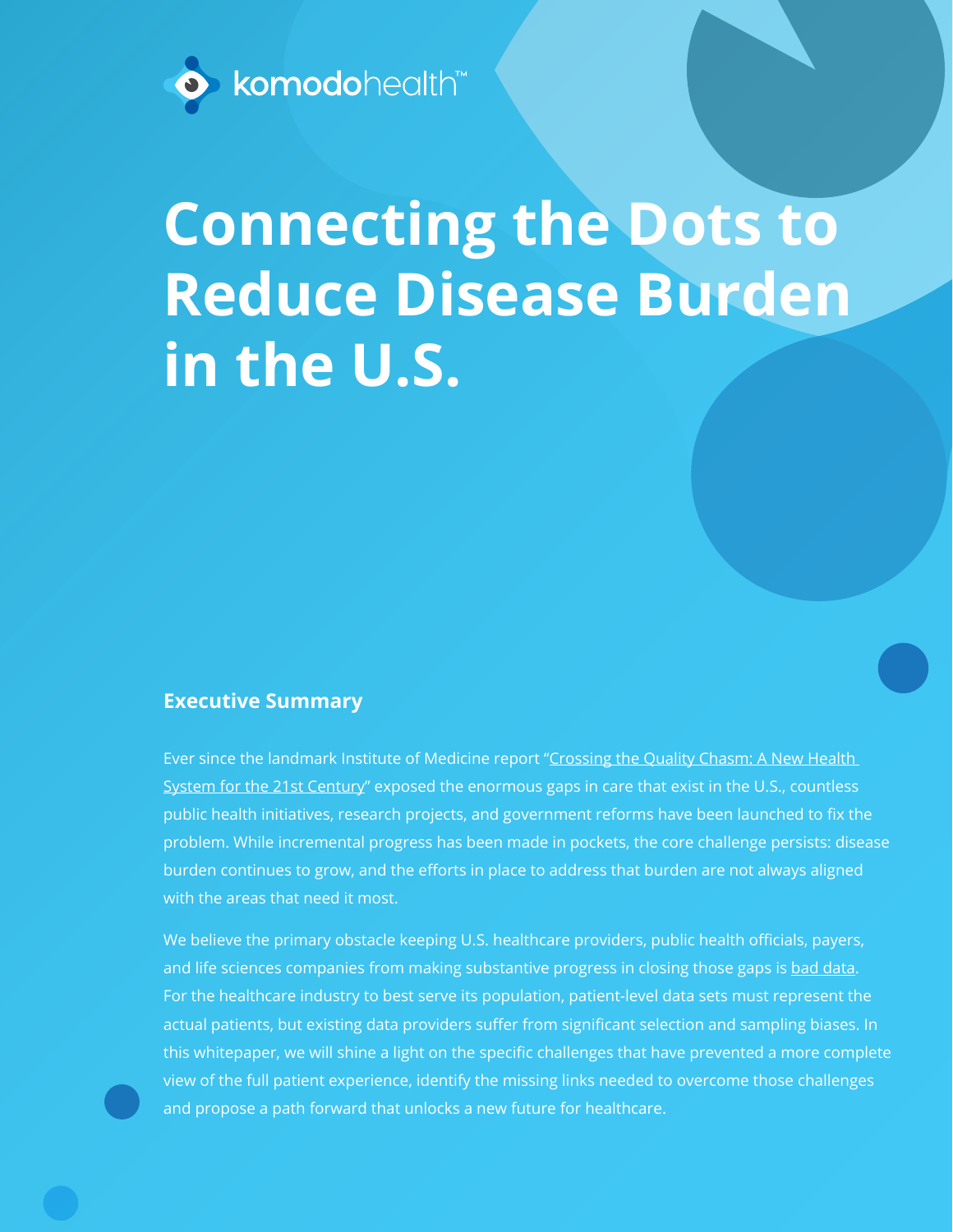#### **U.S. Disease Burden – Making Sense of a Senseless Problem**

The United States has the [highest disease burden](https://www.healthsystemtracker.org/brief/a-generation-of-healthcare-in-the-united-states-has-value-improved-in-the-last-25-years/) among other comparable nations, and the gap keeps growing. By every measure -- years of life lost, disability, productivity, financial spending, resource constraints and more -- the cost of disease here in the wealthiest nation on earth is greater

*People continue to get sicker and die earlier, despite extraordinary progress in medical innovation and unprecedented spending on healthcare. That needs to change.*

than any other developed country with comparable GDP figures. People continue to get sicker and die earlier, despite extraordinary progress in medical innovation and unprecedented spending on healthcare.

That needs to change.

But before we can begin to address the problem, we need to understand the complex mix of factors that are contributing to it.

One of the biggest drivers is the growing prevalence of chronic disease, which is responsible for more American deaths than any other cause. [Seven out of every 10 deaths](https://www.ncbi.nlm.nih.gov/pmc/articles/PMC5876976/) in the U.S. is attributable to chronic diseases, [such as](https://www.cdc.gov/chronicdisease/about/costs/index.htm) heart disease and stroke, which cause more than 859,000 deaths each year. Cancer kills almost 600,000 people per year. Diabetes affects more than 30 million Americans and dramatically increases risk for a host of comorbidities, such as heart disease, kidney failure, and blindness.

All told, 1.7 million Americans will die this year due to chronic diseases – and it's only getting worse. By 2030, [researchers project](https://www.milkeninstitute.org/sites/default/files/reports-pdf/ChronicDiseases-HighRes-FINAL.pdf) an estimated 83.4 million people in the U.S. will have three or more chronic diseases.

On another front, an estimated [25-30 million Americans](https://rarediseases.info.nih.gov/diseases/pages/31/faqs-about-rare-diseases) today are living with a rare disease, illnesses that are typically caused by genetic disorders and impact less than 200,000 individuals. Because they are so uncommon, they can be difficult to detect, often going undiagnosed for decades.

Even after diagnosis, healthcare providers and patients alike miss critical, potentially life-altering opportunities to better prevent and manage chronic, acute, and rare diseases. The World Health Organization [estimates](https://www.who.int/chp/chronic_disease_report/part1/en/index11.html) that 80% of heart disease and 40% of cancers could be prevented through earlier intervention and better lifestyle behaviors. Poor medication adherence continues to plague the U.S. health system. For example, [heart attack](https://www.who.int/cardiovascular_diseases/priorities/secondary_prevention/country/en/index1.html) victims face a significant risk of recurrence and mortality. Antihypertensives like Aspirin can cut repeat heart attacks by 31 percent and reduce the risk of death by 12 percent. But [half](https://www.ncbi.nlm.nih.gov/pmc/articles/PMC3639439/) of all heart disease patients have poor adherence to their prescribed medications.

There in lies the challenge – and the opportunity. There is a problem in our country that's killing millions and causing runaway spending that accounts for nearly one-fifth of our total economic output – and yet we are missing critical opportunities to stem the tide of disease.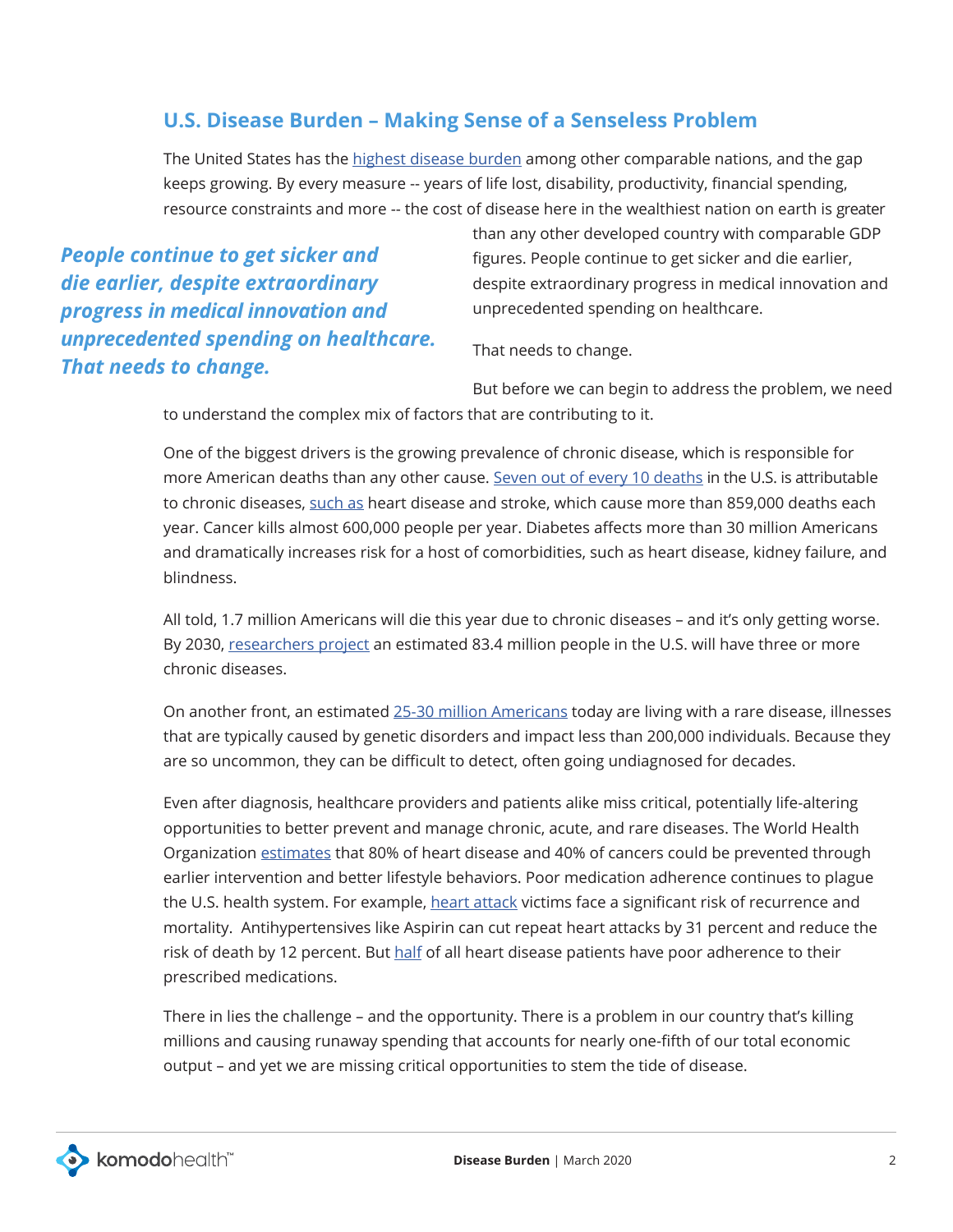Still, providers, health plans, population health authorities, and life sciences companies have struggled to effectively target at-risk populations because they simply have not had the breadth of data that allows them to see the entire population, the depth to understand individual patient journeys, or the timely data that allows them to intervene with a patient at the ideal moment. No solution has yet been able to factor all relevant variables into the treatment plan. No organization has managed to put all of the disparate pieces together to truly understand the patient journey and start to work together to fix broken links in the chain.

#### **Systemic Challenges – Silos of Episodes**

Getting from the present state to a place where healthcare stakeholders can access, track, and draw insights from the complete patient journey in real time requires a fundamental reworking of the status quo.

Today, the healthcare industry is siloed into discrete fiefdoms, each with its own rules, legacy ways of doing things, and incentive structures that sometimes sit at cross-purposes to one another. That ethos starts with the ways diseases are diagnosed and treated and carries forward to the ways individual encounters with the healthcare system are catalogued and tracked.

Consider the current state of type 2 diabetes in the U.S. An estimated [30.3 million people](https://www.cdc.gov/media/releases/2017/p0718-diabetes-report.html) in the U.S. are diagnosed with diabetes at a cost of more than \$245 billion per year. About [half](https://www.diabetes.org/diabetes/complications/neuropathy?language_content_entity=en) of these patients will develop nerve damage, [15 percent](https://www.apma.org/diabeticwoundcare) will develop foot ulcers, and among those with foot ulcers [14-](https://www.apma.org/diabeticwoundcare) [24 percent](https://www.apma.org/diabeticwoundcare) will require amputation. All of these complications are due to poorly managed disease. In the fee-for-service healthcare system, the primary means of treating diabetes has been to make a clinical diagnosis, write a prescription and follow-up at periodic intervals. Because the healthcare system was designed to address the volume of treatments over the value of outcomes, few healthcare stakeholders were incentivized or empowered to focus on the root causes or address the myriad lifestyle behaviors that cause diabetes and its complications in the first place. Instead, they treated the symptoms, operating within their own siloed realities, making decisions based on their own siloed data.

More recently, as the healthcare industry has started to adopt value-based care -- which bases payment incentives on healthcare outcomes -- providers, health plans, and population health authorities have sharpened their focus on taking a more holistic approach to diseases like diabetes. This includes steps like identifying the clinical, demographic and social factors that may put a patient at greater risk for costly and debilitating complications like neuropathy, ulcers, amputation and vision loss.

Today, as healthcare evolves to a more patient-centered, value-based model that incorporates the full patient experience, risk-scoring variables such as these are becoming an increasingly important component of healthcare. But tracking all of those variables has remained a challenge for the industry.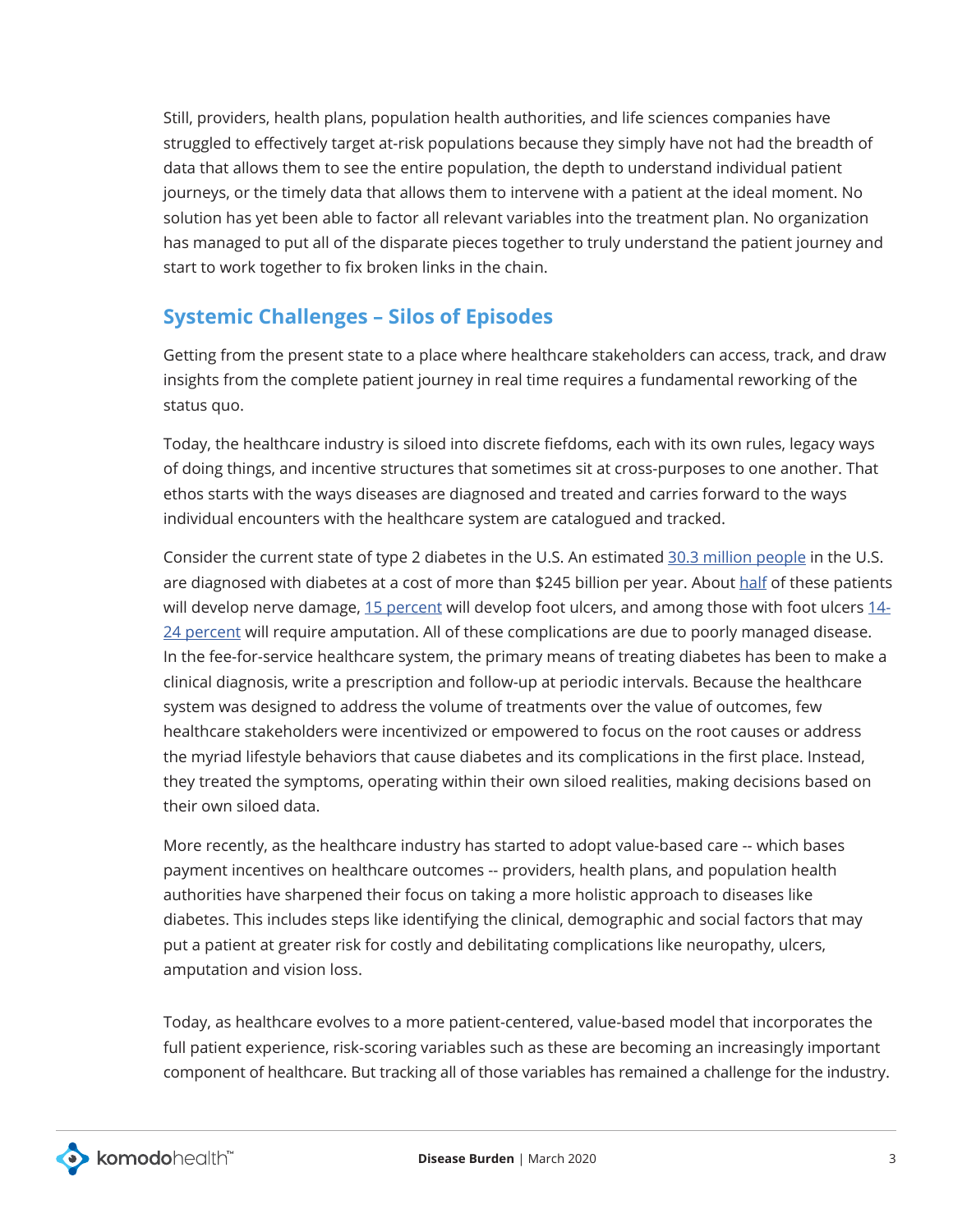### **Technological Challenges – Data Fragmentation and Interoperability**

The key constituencies in healthcare -- providers, payers, life sciences companies, the government, and patients -- are all producing petabytes of patient data every day, but storing it differently, omitting important contextual information and limiting accessibility to other constituencies.

The result has been an incomplete picture of the patient journey through the healthcare system that has stymied efforts to better understand and holistically treat disease - from the individual to the population level.

Failed attempts to harness the power of patient-level data have relied on legacy resources, such as electronic medical record (EMR)-based sources, single-payer data sets and aggregated claims data sets, all of which contain incomplete, inconsistent and dated information.

For example, claims databases are the most common sources used by the healthcare research community, life sciences companies, providers, and health plans to try to piece together the critical components of the patient journey. These data sets, which can be accessed from the Centers for Medicare and Medicaid Services (CMS), private sector health plans, and large employers – or data vendors who aggregate claims from multiple sources – contain de-identified, patient-level data captured at the moment when a claim for payment of healthcare services is filed.

The limitations of these claims datasets are [widely published](https://www.healthaffairs.org/doi/full/10.1377/hlthaff.var.5) in research studies, which have found that even the most complete claims databases often contain [inaccurate billing codes](https://www.ncbi.nlm.nih.gov/pmc/articles/PMC4114235/), missing encounters, erratic sampling, and significant time lag – often six months or more.

Other sources, such as EMRs, often miss important links in the healthcare journey when patients visit specialists or outpatient providers who use record-keeping systems that are not interoperable or linked to their primary data source. In fact, most EMRs in operation today were never designed to serve as a hub for longitudinal population-level data. As such, they are often missing key components of the full patient experience, such as pre-existing conditions, comprehensive clinical data, and social determinants such as family, economics, and lifestyle factors.

#### **Toward a Solution – Building a Comprehensive Healthcare Map**

Today, by leveraging the power of AI, along with strategic partnerships with health plans, providers, life sciences companies and the government, it is possible to address both systemic and technological hurdles to create a comprehensive map of individual patient journeys at scale.

That is the key to establishing the **ground truth of healthcare**, the empirical baseline for evaluating gaps in care and targeting interventions that will have the largest impact. Establishing the ground truth requires representation for all patients, including the diverse range of interactions they have with the system: physicians visits, diagnostic tests, treatments, complications, and outcomes as well as social and lifestyle factors.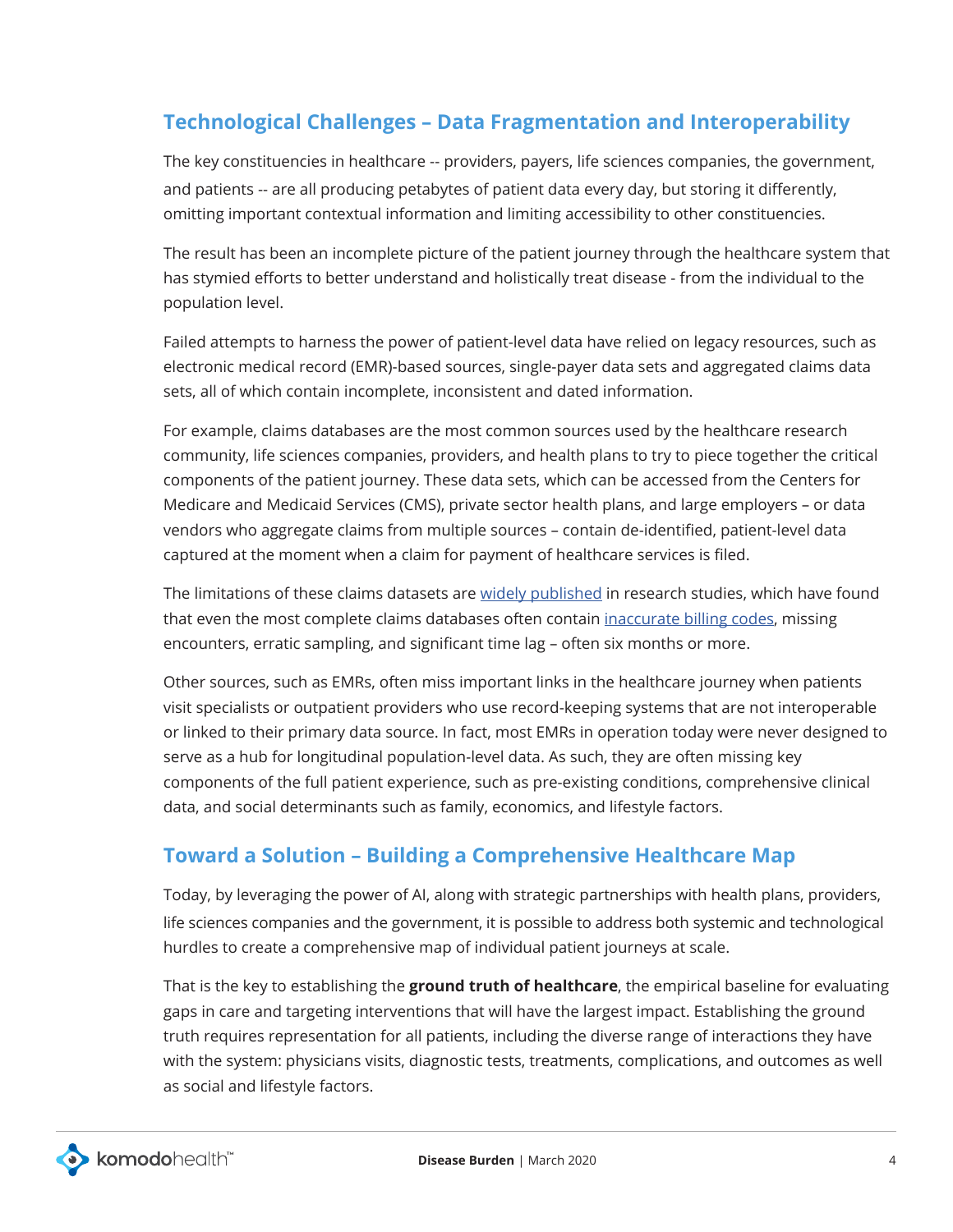But doing that requires more than just collecting and aggregating data. Simply bringing together more data will never help if it doesn't provide a holistic view of the patient journey, and at a population level. To obtain value from the trillions of new explicit and implicit data points that the healthcare system generates daily requires a framework that provides context, ensures fidelity, and produces clarity of action:

• Data collection and analysis must be **patient-centric**, meaning that the fundamental goal must be to understand every aspect of the patient journey — from socioeconomic status to specific disease diagnosis to treatment to outcome — so that all of the potential variables that create gaps in care can be addressed.

• Data should be **deep, broad, connected, and timely**. For an accurate understanding of disease, data sets need to be complete, capturing all data for every encounter a patient has with the healthcare system, up to the present moment. That means being able to look at data from multiple different "silos" of the healthcare landscape, including patient charts, labs, prescribing data, genomic data, vital stats from wearables, and social factors.



**• Data security** must be at the center of this effort, with all analysis based entirely on linked but de-identified patient information to ensure the privacy of the patient is protected at all times, while still allowing for critical signals in the data to be tracked at the patient level.



• Systems that store and manipulate data must be able to accommodate its **dynamic** nature and ingest fresh information as inputs continually change. This is becoming particularly important as a new generation of wearables starts to populate healthcare databases with real-time vital stats.



• Most importantly, healthcare providers, public health officials, payers and life sciences companies need to be able to **act on the data**, drawing out insights that chart the course to real-world interventions that can be targeted to specific patient populations.

With the technology available today, it is possible to combine data from multiple discrete sources – such as claims, eligibility files, prescription drug data, lab results, and EMR data to achieve these goals.

By collaborating with stakeholders from different parts of the healthcare industry, leveraging data from multiple different sources and focusing on building linkages between these seemingly disparate data sets, it is possible to create a comprehensive healthcare map that makes large scale change possible.

## **From Potential to Reality**

From a **provider** perspective, the ability to track each episode of care at the individual patient level and the population level makes it possible to not only deliver better, more tailored treatment, but